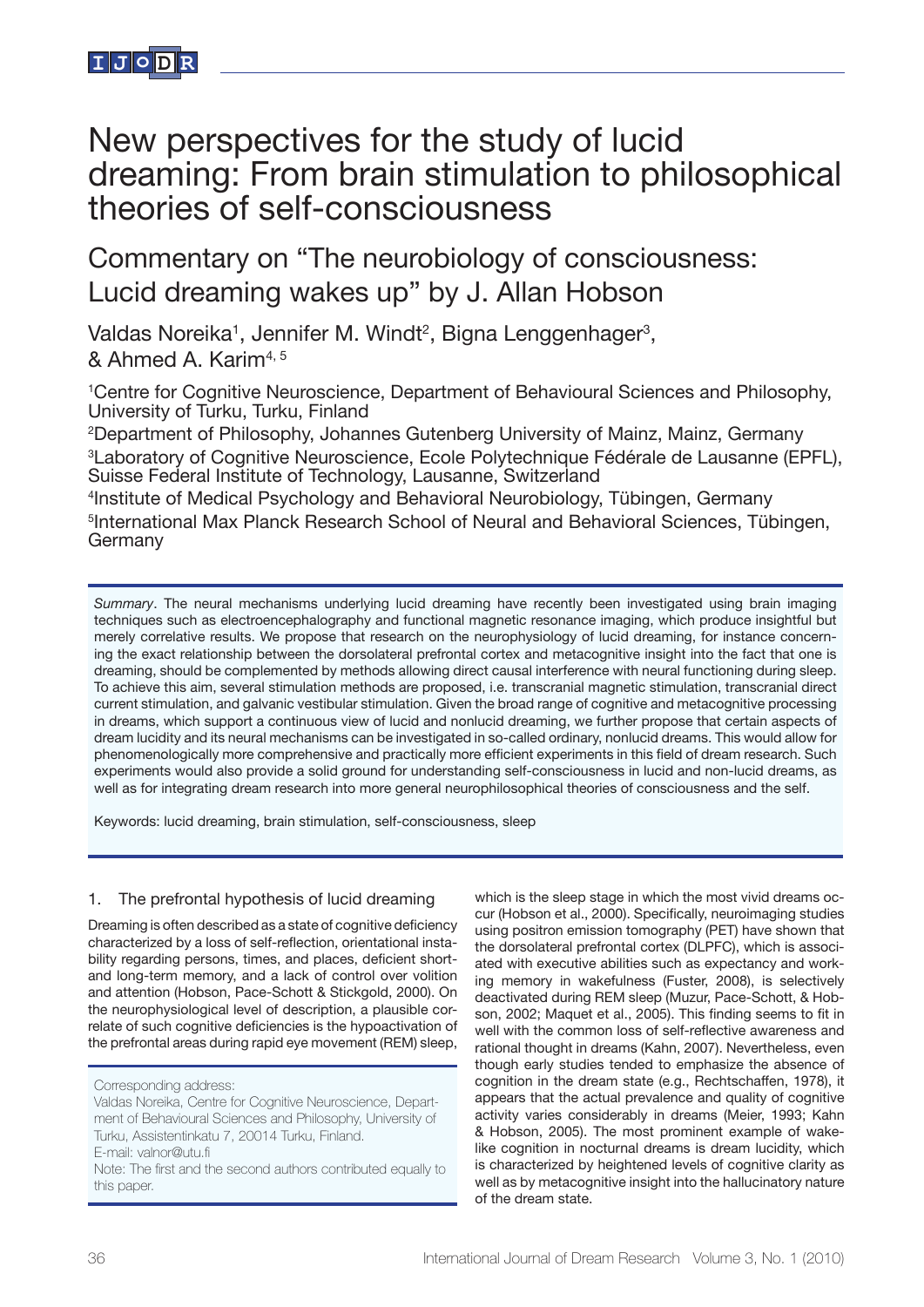

Based on the hypothesized correlation between the selective deactivation of the DLPFC in REM sleep and the common attenuation of cognition and self-reflective awareness in the dream state, one would consequently also expect the degree of DLPFC activity to vary in proportion to varying degrees of cognitive and metacognitive activity in dreams. Such a hypothesis has been put forward by Allan Hobson and colleagues who suggested that dream lucidity might be related to a selective reactivation of DLPFC during REM sleep (Hobson et al., 2000; Kahn & Hobson, 2005). Though this suggestion was met with relative enthusiasm in recent years, it has remained highly speculative, as the original PET studies demonstrating DLPFC hypoactivity during REM sleep did not collect or analyze dream reports. Consequently, the correlation between reduced metacognition in nonlucid dreams and prefrontal hypoactivity has not been investigated directly, nor have existing imaging studies tried to relate metacognitive insight in lucid dreams to a selective reactivation of these areas.

In the latest update on lucid dream research, Hobson (2009) referred to several recent studies that do seem to provide evidence for a direct association between dream lucidity and cortical activation patterns. In arguably the most important empirical study on dreaming of the year, Voss, Holzmann, Tuin, and Hobson (2009) were able to demonstrate for the first time that lucid dreaming in trained participants is associated with increasing electroencephalography (EEG) gamma power over frontal regions during REM sleep. Furthermore, Hobson (2009) refers to preliminary functional magnetic resonance imaging (fMRI) data gathered by Dresler et al. (2009) showing that dream lucidity is related to a rather broad cortical network involving not only prefrontal but also temporal and occipital cortices. These findings are invaluable and we do not intend to downplay their cuttingedge importance for the field of lucid dream research; to the contrary, follow-up studies, specifically involving fMRI data from larger numbers of participants, are an important desideratum for future research on lucid dreaming. At the same time, a general problem of EEG, fMRI or PET is that they only allow for correlative statements about the brain regions involved in different kinds of mental processes such as perception, mental imagery and cognition. When a certain pattern of EEG or fMRI signal correlates with a cognitive function, or its retrospective report such as in dream studies, it is always possible that the observed activation is only an indirect correlate or even an epiphenomenon modulated by the actual neural mechanisms that may nonetheless remain undetected. Notably, this problem is not specific to lucid dream research, but is one of the main challenges in research focusing on the neural correlates of consciousness (Metzinger, 2000). In order to exclude such possibilities and go beyond a correlative investigation, we suggest that EEG, fMRI or PET studies of lucid dreaming should be complemented by methods allowing for a direct modulation of the excitability of specific cortical regions. This would potentially reveal the causal contribution of the involved brain areas to cognitive and metacognitive processing in dreams. Furthermore, we will argue that lucid dreaming does not present a state of consciousness or of the brain that is clearly distinguished from nonlucid dreaming. Instead, certain elements of dream lucidity can be investigated through the study of nonlucid dreams. The experiments proposed in the following sections would not only further the understanding of the neural mechanisms of dreaming, but also contribute to a

more comprehensive theory of self-consciousness integrating findings from both standard wake states and nocturnal dreaming.

## 2. New electrophysiological tools for the study of lucid dreaming

In this section, we provide a brief review of several electrophysiological methods that can transiently inhibit or facilitate activity in the stimulated cortical or peripheral area, thus providing evidence for the causal role of specific brain regions in bringing about changes in cognitive processing. Furthermore, we discuss how each of these methods could contribute to neurophysiological research on lucid dreaming.

#### 2.1. Transcranial magnetic stimulation

Barker, Jalinous, and Freeston (1985) introduced transcranial magnetic stimulation (TMS) as a neuroscience research tool able to focally and painlessly stimulate the cortex by creating a time-varying magnetic field. This localized, pulsed magnetic field over the surface of the head depolarizes underlying superficial neurons, thereby inducing electrical currents in the brain. When applied in a repetitive manner, TMS can also be used to modulate the excitability of the targeted cortical regions (Karim et al., 2003). Based on animal data, and depending on the stimulation frequency used, repetitive transcranial magnetic stimulation (rTMS) has been reported to induce long-term potentiation (LTP)-like or longterm depression (LTD)-like mechanisms, which can induce persistent effects on N-methyl-D-aspartate (NMDA) binding sites (Kole, Fuchs, Ziemann, Paulus, & Ebert, 1999). Several studies have convincingly shown that low-frequency rTMS (1 Hz or less) is capable of inhibiting the excitability of the motor cortex (Chen et al., 1997; Muellbacher, Ziemann, Boroojerdi, & Hallett, 2000), whereas high-frequency rTMS (5 Hz and more) is known to facilitate the excitability of the motor cortex (Pascual-Leone, Valls-Solé, Wassermann, & Hallett, 1994). Although the majority of TMS studies in the last decade were concerned with the motor system, there is current interest in TMS studies on higher cognitive functions such as working memory (Grafman & Wassermann, 1999; Sauseng et al., 2009), language (Mottaghy et al., 1999), visual functions (Boorojerdi, Prager, Muellbacher, & Cohen, 2000; Hilgetag, Théoret, & Pascual-Leone, 2001) and operant learning (Karim et al., 2003; Karim, Schüler, Hegner, Friedel, & Godde, 2006).

TMS has also been successfully applied during sleep (Massimini et al., 2005; 2007) as well as in studies assessing the neurophysiological effects of sleep deprivation (Manganotti, Palermo, Patuzzo, Zanette, & Fiaschi, 2001; Badawy, Curatolo, Newton, Berkovic, & Macdonell, 2006). In a combined TMS-EEG study, Massimini et al. (2005) delivered TMS pulses over the premotor area across the sleep-wake cycle and observed the same pattern of spreading EEG waves during wakefulness and REM sleep. In contrast, TMS pulses delivered during NREM sleep did not induce a propagation of response waves beyond the stimulation site. These findings suggest that effective connectivity, i.e. the ability of certain neuronal groups to affect the firing of other neuronal groups within a system, breaks down during NREM sleep, but not during REM sleep, which is typically characterized by long and vivid dreaming. In a follow-up study, Massimini et al. (2007) showed that NREM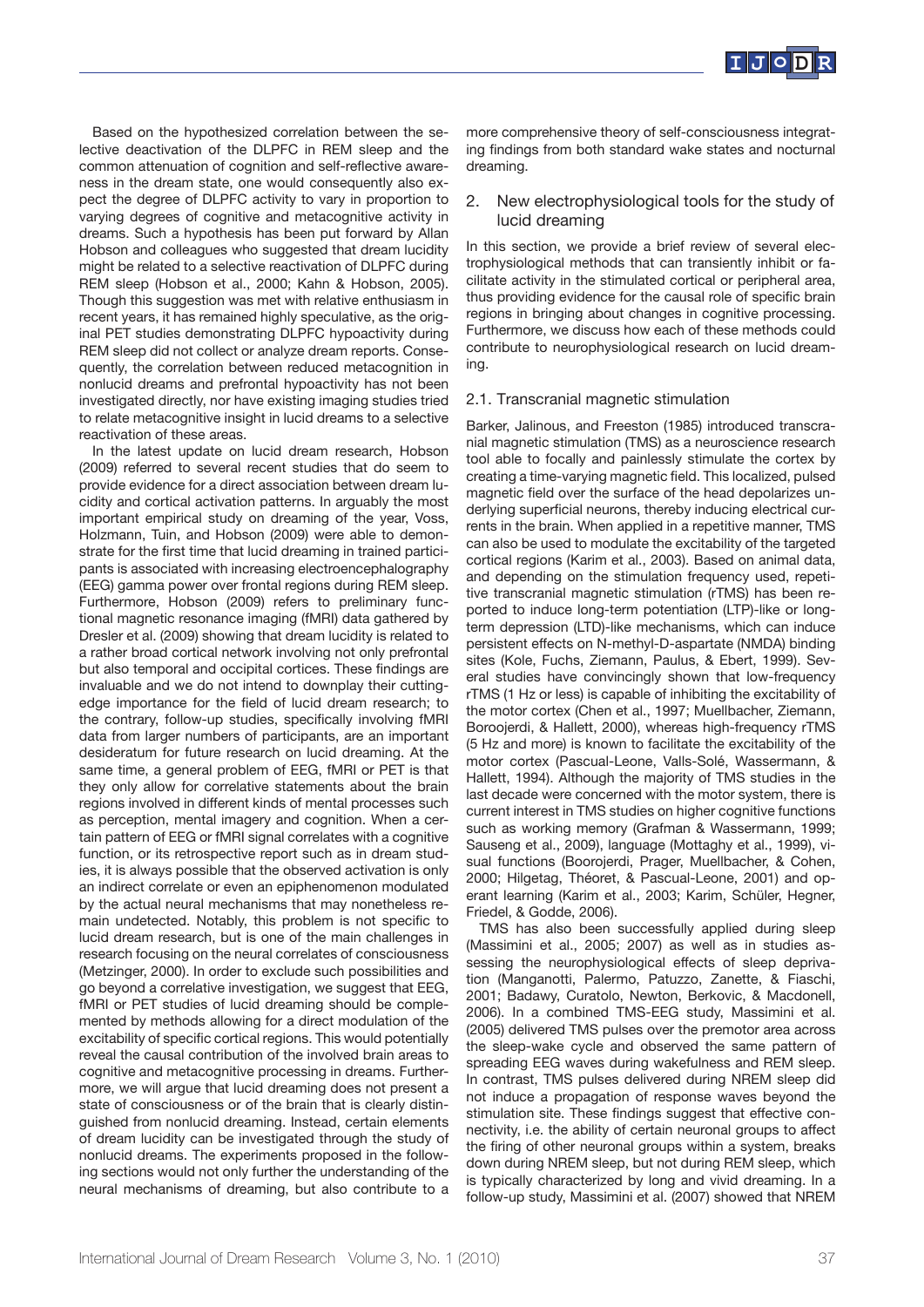

sleep-specific slow EEG waves and sleep spindles can be artificially evoked and enhanced by repetitive TMS pulses (0.8 Hz). These studies demonstrate the general feasibility of using TMS in sleep research.

Since high-frequency rTMS has been shown to increase cortical excitability, the prefrontal hypothesis of lucid dreaming (Hobson, 2009) could be directly tested by applying high-frequency rTMS over the DLPFC region during REM sleep. Afterwards, post-awakening dream reports following real stimulation (verum condition) and sham stimulation (placebo condition) could be compared, expecting to observe a higher rate of lucid dreams in the verum condition. Alternatively, the prefrontal hypothesis of lucid dreaming could be also tested by applying low-frequency rTMS over the DLPFC, which has been shown to inhibit cortical excitability (Karim et al., 2003; Chen et al., 1997). Participants previously trained to induce lucid dreams would be expected to report significantly reduced rates of lucid dreams after inhibiting the DLPFC compared to sham stimulation. Such results would confirm the direct involvement of the DLPFC in the generation of dream lucidity. Yet, due to the poor reliability of lucid dream induction techniques (for a review, see Price & Cohen, 1988), it is not clear that the latter possibility is feasible with lucid dreaming novices or even experienced lucid dreamers.

One of the main practical complications for the use of repetitive TMS during sleep is the auditory artefact produced by TMS coils, which might awaken the sleeping participant. Even though it is possible to develop auditory stimuli that would mask the sound produced by the TMS coil (Massimini et al., 2005), another artefact - rTMS induced tactile sensations over the scalp - is too difficult to mask, especially at higher stimulation intensities. Moreover, some participants might experience high-frequency rTMS over the prefrontal cortex as aversive or even painful. On the other hand, if the TMS-induced auditory and tactile sensations do not reach the awakening threshold and if low stimulation intensities are sufficient to modulate cortical excitability, the TMS-induced auditory and tactile sensations might be a useful reminder for the experienced participant that she is in a dream and thus may help her to become lucid. The effect may thus be similar to lucid-dream induction devices submitting a red light at the onset of REM sleep in order to remind the participant to become lucid (LaBerge & Levitan, 1995).

## 2.2. Transcranial direct current stimulation

Unlike TMS, transcranial direct current stimulation (tDCS) does not induce auditory artefacts, and the voltage needed to hold the current constant decreases after approximately 1 min and usually becomes subthreshold for evoking peripheral sensations. tDCS involves continuous administration of weak currents of ~1 mA through a pair of surface electrodes, cathode and anode, attached to the scalp (Nitsche & Paulus, 2000). Animal studies have shown that subthreshold DC stimulation decreases or completely inhibits spontaneous neuronal activity if the cathode is placed above or within the cortex, while anodal stimulation results in increased neuronal activity (Bindmann, Lippold, & Redfearn, 1964; Creutzfeldt, Fromm, & Kapp, 1962). This is caused by a subthreshold membrane hyperpolarisation induced by cathodal and a depolarization induced by anodal stimulation (Purpura & McMurtry, 1965). In human studies, it has been shown that cathodal stimulation reduces cortical excitability, whereas anodal stimulation increases cortical excitability. These effects have been observed in the motor (Nitsche & Paulus, 2000; Liebetanz, Nitsche, Tergau, & Paulus, 2002), visual (Antal et al., 2004), somatosensory (Rogalewski, Breitenstein, Nitsche, Paulus, & Knecht, 2004) and prefrontal cortices (Karim et al., 2010).

Marshall, Mölle, Hallschmid, and Born (2004) were the first to demonstrate that tDCS can also be reliably applied during sleep without waking up participants. The transcranial application of oscillating anodal potentials (0.75 Hz) over frontocortical areas during NREM sleep not only increased slow oscillations and spindle activity, but also improved declarative memory consolidation, which was measured by post-awakening recall of a list of words that had been given to the participants before sleep. In contrast, procedural memory of the mirror tracing task was not enhanced by tDCS during NREM sleep, while there was a significant improvement of mood after tDCS session sleep when compared to sham stimulation (Marshall, Helgadóttir, Mölle, & Born, 2006), showing that tDCS during sleep can be used to modulate not only cognitive but also emotional processing.

Since anodal tDCS has been shown to modulate cortical excitability, the prefrontal hypothesis of lucid dreaming (Hobson, 2009) could be directly tested by applying anodal tDCS over the DLPFC during REM sleep. Afterwards, dream reports collected following verum and placebo stimulation conditions could be contrasted, expecting to observe increased rates of lucidity in the verum condition, at least in experienced and previously trained lucid dreamers. Alternatively, lucid dreaming could be also investigated by applying cathodal tDCS over the DLPFC. In this case, experienced lucid dreamers should report significantly reduced rates of lucidity after inhibiting the DLPFC compared to sham stimulation. Once again, such tDCS induced effects would confirm the direct involvement of the DLPFC in the generation of dream lucidity. If so, given that DLPFC stimulation may have a therapeutic value for clinical populations (Loo, 2008), the modulation of dream cognition by tDCS might be of a special therapeutic relevance in the treatment of neuropsychiatric disorders (for a more elaborated discussion on the psychotherapeutic application of tDCS see the commentary of Karim (2010) in this issue).

Compared to the use of TMS in sleep studies, tDCS has the important advantage of being completely silent and easy to apply practically: the participant can sleep for the whole night in a separate room with tDCS electrodes attached on the scalp. In contrast, TMS requires an experimenter to be near the participant during stimulation, unless the head and the coil are completely immobilized, which might be a too harsh a requirement for prolonged sleep sessions. The main disadvantage of tDCS is its low spatial resolution, which however might be advantageous for stimulating such large areas as the DLPFC. Another possible complication is the relatively long period of time, i.e. 10-20 min, which is usually required to induce observable cognitive effects. During 20 min of stimulation, the participant might awaken spontaneously, causing the loss of data. Another important specificity of tDCS is the concurrent use of two electrodes. To induce lucidity, the anode should hypothetically be placed over the DLPFC, but where to attach the cathode is a more complicated question. Ideally, it should be placed over some large cortical area showing activation patterns negatively correlated with dream lucidity, i.e. the lower the neural activity would be in this region, the more likely it would be that the participant is dreaming lucidly. Yet, no such area has been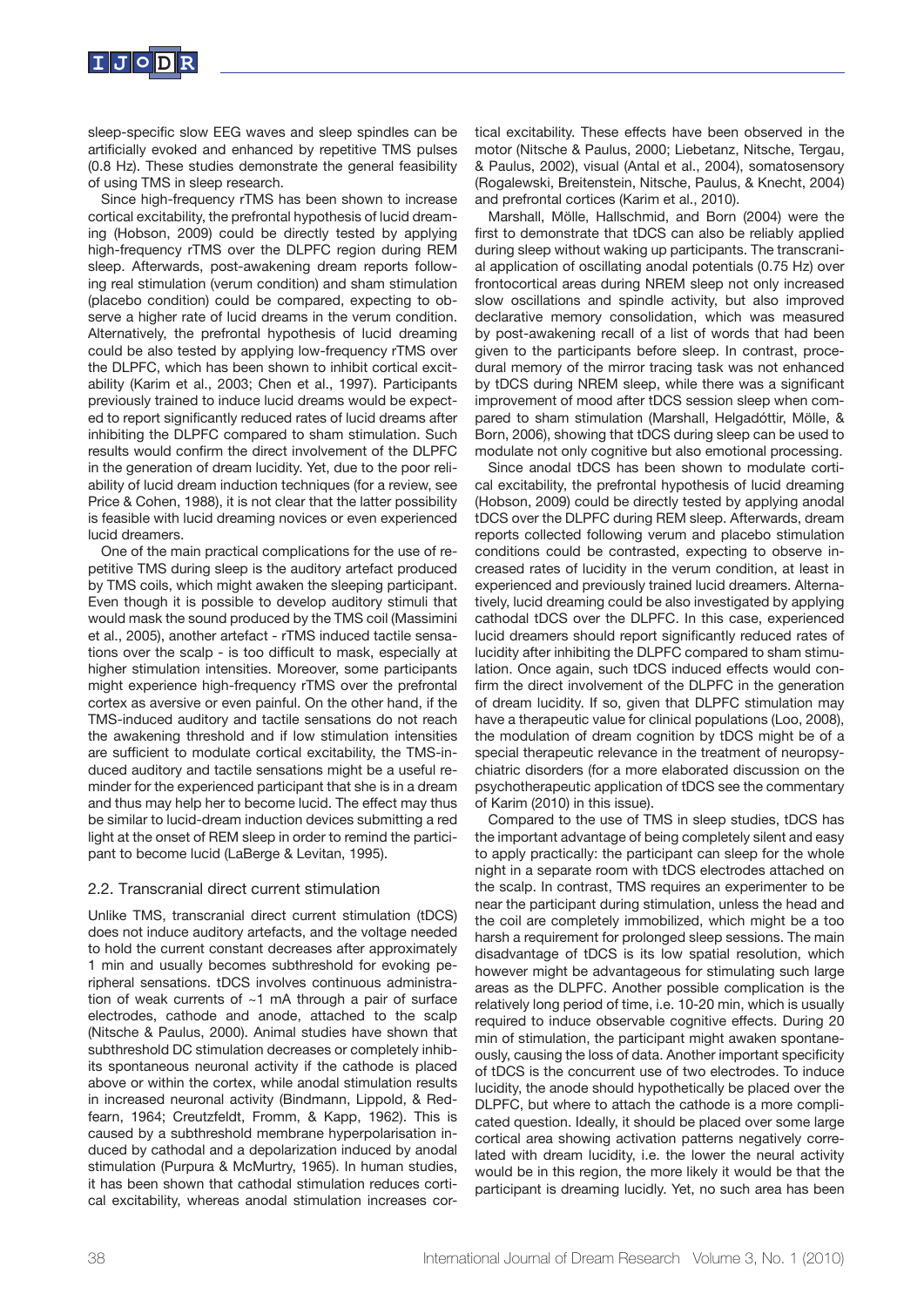

detected and it is not at all clear if it exists. Alternatively, the cathode could be placed over some body part other than the head, but in these cases, special precautions should be taken to ensure that the electrode montage does not interfere with brainstem or heart functioning (Nitsche et al., 2003).

## 2.3. Galvanic vestibular stimulation

Galvanic vestibular stimulation (GVS) is an old and very simple stimulation technique (Day, 1999) that is based on similar principles as tDCS. A small current (usually 0.5-5mA) is applied between the mastoid processes in order to artificially change vestibular signalling. It is usually applied in a binaural bipolar configuration by placing a pair of electrodes on the left and right mastoid bones. The current flows between the electrodes increase the firing rate in vestibular afferents on the cathodal side and decrease the firing rate on the anodal side (Goldberg, Smith, & Fernández, 1984). This change is associated with illusory movements of both one's own body (Fitzpatrick, Marsden, Lord, & Day, 2002; Mars, Vercher, & Popov, 2005) and of the visual field (Zink, Bucher, Weiss, Brandt, & Dieterich, 1998) to the left or the right, depending on the electrode polarity. An important advantage of GVS as compared to other vestibular stimulation techniques such as natural or caloric stimulation is a very precise control of intensity and duration of the stimulation as well as the fact that the intensity of the electrical stimulation can be individually adapted for each participant (Lenggenhager, Lopez, & Blanke, 2008).

While early work focused mainly on the ocular and postural effects of GVS, more recent studies investigated its effects on neural processes (Fink et al., 2003) and higher cognition, such as the body schema (Stolbkov & Orlov, 2009), mental imagery (Lenggenhager et al., 2008) or face recognition (Wilkinson, Ko, Kilduff, McGlinchey, & Milberg, 2005). Within the line of this research, an important contribution of the vestibular system to bodily self-consciousness has been suggested (Lenggenhager, Smith, & Blanke, 2006). Patients with vestibular deficits have a high prevalence of depersonalization and derealization symptoms (Jáuregui-Renaud, Ramos-Toledo, Aguilar-Bolaños, Montaño-Velázquez, & Pliego-Maldonado, 2008). Furthermore, vestibular stimulation in healthy participants can induce transient symptoms of depersonalization and derealization (Sang, Jáuregui-Renaud, Green, Bronstein, & Gresty, 2006). Moreover, patients with disturbed bodily self-consciousness often experience vestibular symptoms at the same time (Blanke, Landis, Spinelli, & Seeck, 2004) and artificial vestibular stimulation has been shown to modify these disturbances; for example, body ownership was normalized in a patient with somatoparaphrenia (Bisiach, Rusconi, & Vallar, 1991) and phantom sensations in amputees or paraplegic patients have been altered through stimulation (Le Chapelain, Beis, Paysant, & André, 2001; André, Martinet, Paysant, Beis, & Le Chapelain, 2001). Even experimentally induced abnormal bodily self-consciousness in healthy participants could be altered by GVS (Lopez, Lenggenhager, & Blanke, 2010). This link is further supported and explained by neuroimaging data showing that artificial vestibular stimulation activates the temporo-parietal junction (Eickhoff, Weiss, Amunts, Fink, & Zilles, 2006), a region that has been shown to be importantly involved in multisensory integration and the construction of a stable self- and body representation. Presumably, as the temporo-parieto-occipital junction has also been implicated

in dreaming (Solms, 2000), GVS stimulation during sleep might be expected to intensify dream experiences.

Several studies using different approaches have proposed a link between vestibular processes and dream lucidity. Flying dreams – which are presumably related to vestibular signalling – and lucid dreams have been shown to significantly correlate (Hunt, 1989). Gackenbach, Snyder, Rokes, and Sachau (1986) found a relationship between individual sensitivity to vestibular caloric stimulation and lucid dream frequency. A more direct influence of vestibular signalling was shown by Leslie and Ogilvie (1996), who found increased lucid mentation in participants sleeping in a rocking hammock. As fully lucid dreams are not only characterized by changes in cognitive processing as compared to nonlucid dreams, but by a number of other changes related to the consciously experienced dream self (see below), GVS might help investigate these other elements of lucid dreaming. It might thus provide a helpful contrast and comparison condition for stimulation studies of lucid dreaming targeting the prefrontal areas.

Apart from the interesting link between lucid dreaming and vestibular activity, we believe, based on the abovementioned links, that GVS might also be a promising tool to investigate bodily awareness in dreams. Previous studies on the influence of vestibular processes on dreams have used natural vestibular stimulation such as a rocking hammock (Leslie & Ogilvie, 1996). However, these methods have several disadvantages (e.g. practical feasibility), confounding variables (e.g. somatosensory changes) and lack good control conditions (e.g., Leslie and Ogilvie (1996) compared rocking versus stable hammock). GVS allows to better control for these factors, as it directly stimulates the vestibular organ and sham stimulation on the neck can be applied.

## 3. Studying lucidity in non-lucid dreams

Lucid dreams are often contrasted with ordinary nonlucid dreams, assuming that these two types of dreaming are categorically distinct states of consciousness. On this view, nonlucid dreams can be described as a uniform state of cognitive deficiency, often also termed the single-mindedness of dreaming (Rechtschaffen, 1978). In contrast, lucid dreams are often held to differ from nonlucid dreams not just because the dreamer realizes that she is currently dreaming, but also because of the high, wake-like level of cognitive and mnemonic functioning. The study by Voss et al. (2009) explicitly assumes such a clear-cut distinction between lucid and nonlucid dreams by claiming that lucid dreaming is an instance of a state-dissociation, combining cognitive elements of waking consciousness with the hallucinatory quality of dreaming. This dissociation between two states of consciousness is matched by the dissociation of brain states, with lucid dreams being characterized by a higher degree of 40 Hz power in frontal regions than nonlucid dreams (see also Hobson, 2009).

This view of lucid and nonlucid dreaming as ultimately different conscious and brain states is questioned by findings that both lucid and nonlucid dreams in fact give rise to a wide range of cognitive and metacognitive activities. Several studies have shown that even in nonlucid dreams, cognitive activities such as speech and thought play a more prominent role than was previously believed (Meier, 1993; Kahan & LaBerge, 1994; Kahn & Hobson, 2005). Also, lucid dreams themselves more often than not provide examples of the erratic reasoning style usually thought to characterize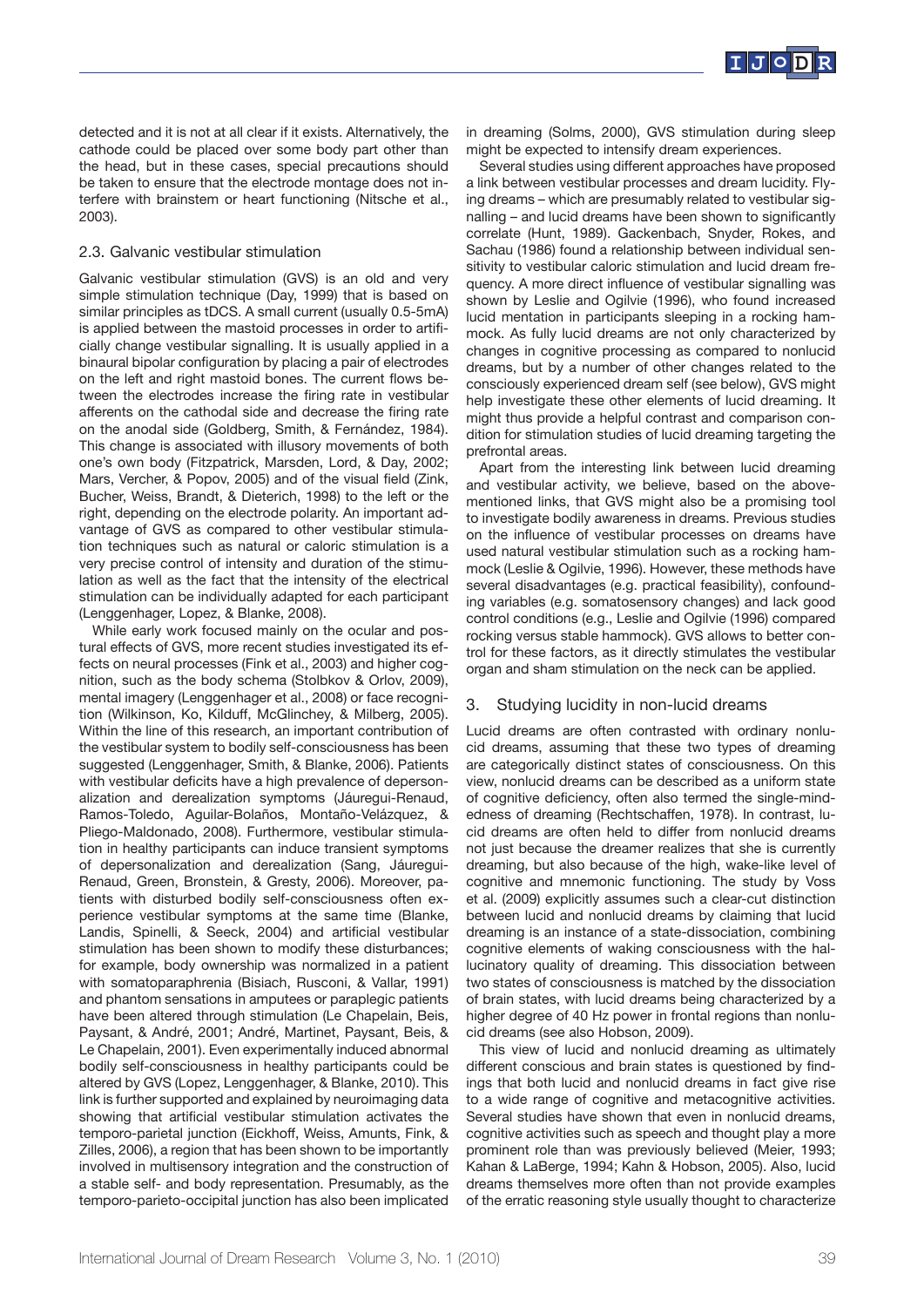

nonlucid dreams. Often, even insight into the fact that one is dreaming is less than complete, and even experienced lucid dreamers often fail to successfully control their dreams with the intended results (Green & McCreery, 1994; Brooks & Vogelsong, 1999; Worsley, 1988; LaBerge & DeGracia, 2000). For this reason, it may be better to describe cognitive activity in dreams along a continuum, with stereotyped views of lucid and nonlucid dreaming occupying the extreme ends of the spectrum. This continuous view is strengthened by the very instability of the phenomenon of lucid dreaming. Insight into the dream state is often fleeting, and lucid dreams are often described as a balancing act between waking up and falling back into a nonlucid dream (LaBerge, 1985). Also, various types of prelucid dreams, in which dreamers wonder whether or not they are dreaming or become aware of the dreamlike, unreal quality of their dream without fully grasping this fact intellectually, support this continuous view. Generally, there is a close relationship between lucid dreams and other types of intense dreaming, including nightmares, dreams involving vestibular sensations such as flying or falling, false awakenings and prelucid dreams (for a detailed description of different types of prelucid dreams, see Brooks & Vogelsong, 1999). Such dreams often turn into lucid dreams, and frequent lucid dreamers also often report experiencing these other types of intense dreaming (Schönhammer, 2004; Gackenbach, 1988). Therefore, describing the fluctuations of cognitive and metacognitive activity across lucid and nonlucid dreams may be more fruitful than presuming these two types of dreaming to be clearly distinct.

Much of this question, of course, hinges on the problem of how to define lucid dreaming. While some authors define lucidity only in terms of the awareness that one is currently dreaming (Green, 1968; LaBerge, 1985; LaBerge & Gackenbach, 2000; Hobson 2009), proponents of strong definitions of lucid dreaming view lucidity as an all-pervading experiential phenomenon additionally characterized by full intellectual clarity, the availability of autobiographical memory sources, the ability to actively control the dream, as well as an overall increase in the intensity of multimodal hallucinatory imagery, which is often described as taking on a hyperreal quality (Tart, 1988; Tholey & Utecht, 1995; Metzinger, 2004, 2009). Such fully lucid dreams as are characterized by the latter type of definition certainly exist, but they may actually be quite rare compared to dreams in which lucid insight arises independently of additional factors and is only marked by the transient realization that one is currently dreaming (for details, see Windt & Metzinger, 2007). In any case, for studies targeting such strong forms of fully lucid dreams, one would also expect a clearer difference in terms of the neural correlates of lucidity, whereas for dreams characterized only by the fleeting realization that one is dreaming one would not expect such a robust deviation from the brain activity characteristic of nonlucid dreams. Thus, the questions of how to define lucid dreaming and of which dream reports to score as reports of lucid dreaming may have direct bearing on research results. For instance, Dresler et al.'s (2009) finding that lucidity involves not only frontal areas but also the bilateral cuneus and occipito-temporal cortices, which seem to overlap with the ventral stream of visual processing, seems to target fully lucid dreams of the former rather than of the latter type. Another point is that for methodological reasons, laboratory studies of lucid dreaming always target stronger forms of lucidity: at least studies focusing on signal-verified lucid dreams (SVLDs; see LaBerge, 1990; Voss et al. 2009; Erlacher & Schredl, 2008) always go beyond weak definitions of lucid dreams only in terms of metacognitive insight, as the ability to signal lucidity to the experimenter, i.e. by making a predetermined pattern of eye movements, already requires a certain degree of lucid dream control. Thus, there exists a confound in most laboratory studies of lucid dreaming between lucid insight and dream control, and such studies are better thought of as targeting a subgroup of lucid control dreams.

In describing the transition from nonlucid via prelucid to fully lucid and lucid control dreams, a number of potentially dissociable elements can be distinguished (see Table 1). To understand these distinctions, it is important to realize that a generalized concept of lucidity has to do with the availability of information concerning the overall representational nature of the system's current model of reality. What is special about the dream state, on the representational level of description, is that dreams arise largely independently of sensory inputs from the sleeping participant's current environment. They are misrepresentational, or simulate presence in a virtual environment. What is crucial, however, is how this information is made available, that is, under which functional form of access - attention or cognition - and under which representational format - subsymbolic or conceptual. According to the concept of lucidity discussed here, this information can become available when introspective attention is directed at the construction process that creates phenomenal representations. This factor can be called "A-lucidity" (for details on the different elements of lucidity introduced in this section, see Windt & Metzinger, 2007). A much stronger concept of lucidity, called "C-lucidity", involves the additional capacity to form mental concepts and engage in abstract thought: If we are C-lucid, we can cognitively ascribe the property of "lucidity" to ourselves, because we are not only introspectively aware of certain aspects of the construction process that brings the phenomenal contents about, but can also form a mental concept of ourselves as currently experiencing a lucid dream. It is empirically plausible to assume that this is something only human beings can do: Only rational creatures capable of self-directed concept formation can become C-lucid.

Weaker forms of lucid and prelucid dreaming arise when A-lucidity occurs in the absence of C-lucidity, or vice versa. In the former case, the dreamer may become aware of the virtual character of her current phenomenal world without actually being able to conceptualize her ongoing experience as a dream or have the thought that she is currently dreaming. In the latter case, the purely cognitive realization that she is currently dreaming occurs independently of or prior to a corresponding shift on the level of phenomenal experience. This type of C-lucidity without concomitant A-lucidity can also occur in wakefulness: whenever you think about what it means that conscious experience as a whole is a simulation created by your brain - just as you may be doing right now, at this very moment - you can become C-lucid. Nonetheless, your perceptual experience of the world does not change or suddenly lose its realistic quality: you cannot think yourself into a state of A-lucidity, at least not in standard wake states.

Other potentially dissociable factors of fully lucid dreams include lucid behaviour and emotional lucidity. The former is the case if the virtual character of the dream is available on the level of behaviour. This involves the ability to engage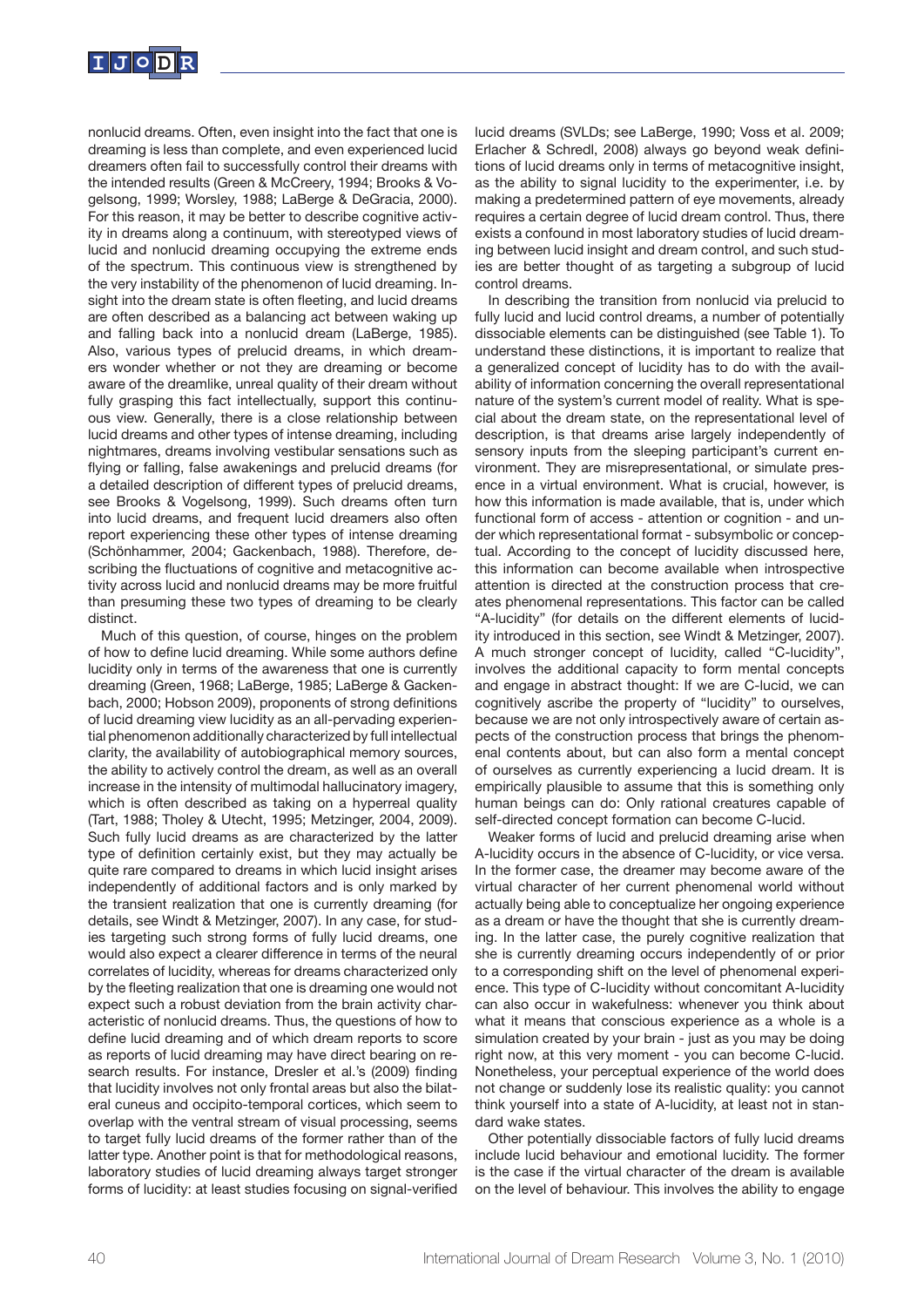

| <b>Lucidity types</b>                                                                                | <b>Functional level of description</b>                                                                | <b>Phenomenal level of description</b>                                                                                                                                                                                                       |
|------------------------------------------------------------------------------------------------------|-------------------------------------------------------------------------------------------------------|----------------------------------------------------------------------------------------------------------------------------------------------------------------------------------------------------------------------------------------------|
| A-lucidity (prelucid; lucid if<br>combined with C-lucidity)                                          | The virtual character of the dream is<br>available to attentional processing.                         | Imagery related to the dream world and/or the dream<br>self takes on a dreamlike quality; the dream is expe-<br>rienced as a merely virtual simulation of a world and/<br>or a self.                                                         |
| B-lucidity (prelucid; lucid if<br>combined with C-lucidity)                                          | The virtual character of the dream is<br>available to behavioural control.                            | Dream behaviour no longer conforms to the natural<br>laws of the waking world, but is appropriate to the<br>dream state; if the dreamer is also C-lucid, she is able<br>to engage in deliberate dream control.                               |
| E-lucidity (prelucid; lucid if<br>combined with C-lucidity)                                          | The virtual character of the dream is<br>available to emotional processing.                           | Emotional reactions to dream events differ from the<br>emotions that would be expected if the same events<br>occurred during wakefulness; dream emotions are<br>appropriate to the virtual character of the dream<br>state.                  |
| C-lucidity (minimal require-<br>ment for scoring a dream<br>report as lucid rather than<br>prelucid) | The virtual character of the dream is<br>available to cognition.                                      | The dreamer knows that she is dreaming and is able<br>to intellectually grasp the consequences of this fact.                                                                                                                                 |
| Full lucidity: A-, B-, C- and<br>E-lucidity                                                          | The virtual character of the dream<br>is available to attention, behaviour,<br>emotion and cognition. | The dreamer not only knows that she is dreaming, but<br>also experiences the dream as unreal; behavioural<br>and emotional reactions are appropriate to the dream<br>state and the dreamer is able to engage in deliberate<br>dream control. |

|  | Table 1. Dissociable elements of lucid and prelucid dreams |  |  |  |  |  |
|--|------------------------------------------------------------|--|--|--|--|--|
|--|------------------------------------------------------------|--|--|--|--|--|

in deliberate dream control - such as changing the setting, objects or other dream characters, or deliberately directing the dream plot. Interestingly, these types of lucid behaviour occasionally occur in otherwise nonlucid dreams, in which the dreamer is not explicitly aware of the fact that she is dreaming. Dreamers may even start carrying out previously planned dream experiments without explicitly remembering that they went to sleep with the intention of doing so (Brooks & Vogelsong, 1999). Such dreams can possibly be described as "B-lucid" dreams, in which lucid behaviour arises independently of metacognitive insight. In the latter case of emotional or "E-lucidity", the virtual character of the dream is available to emotional processing. Here, dream events do not induce the emotional reactions that would be appropriate if the same events occurred during wakefulness; instead, emotions are appropriate to the fact that one is dreaming. An example would be the absence of fear reactions to an attacking dream monster, which might suggest, once more, that the merely virtual nature of the threat was emotionally, though not necessarily cognitively, available.

Such distinctions show that full-fledged lucidity is a complex and graded phenomenon and may be helpful in understanding not only those dreams traditionally regarded as lucid, but also prelucid and nonlucid dreams. It should be pointed out, however, that for methodological reasons, Clucidity is a minimal condition for dream lucidity: unless the dreamer reports having been cognitively aware of the fact that she was dreaming, it will be impossible to score a given dream report as a lucid dream report. A-, B- and E-lucidity are important elements of full-fledged lucidity, but they are neither necessary nor sufficient for knowing that one is dreaming. In keeping with existing weak and strong definitions of lucidity, which converge on metacognitive insight as a defining feature of lucid dreaming, A-, B- and E-lucidity

without C-lucidity are better considered as forms of prelucid dreaming. Moreover, such weaker degrees of lucidity or prelucidity seem to comprise the bulk of lucid dreaming, and fully lucid dreams involving all four of these elements might constitute a "hypothetical maximum" (Malamud, 1988; Brooks & Vogelsong, 1999).

Finally, in view of what is known about the role of the DLPFC in waking cognition, it is plausible that a relatively mild reactivation of the DLPFC during REM sleep, naturally or experimentally induced via brain stimulation techniques, would be associated with cognitive activity in dreams in general and increasing metacognition associated with dream lucidity and prelucidity in particular. Moreover, metacognition, or thinking about one's own mental states and behaviour, is not completely absent in nonlucid dreams. What is missing here is only the particular type of metacognition that allows the dreamer to realize that she is dreaming rather than awake. Consequently, the neurophysiology of the different elements of lucidity can be studied in so-called ordinary and pre-lucid dreams as well. In such experiments, the level of lucidity and metacognition in dreams, but also instances of lucid behaviour, emotional lucidity and changes in the intensity of imagery or their realistic quality (A-lucidity) can be measured in questionnaires assessing the lucidity continuum, such as the Dream Lucidity Questionnaire (Voss et al., in preparation). This would also increase the feasibility of performing such studies, as they could be more easily performed with larger numbers of dreamers. Thus, the difficulty of finding reliable lucid dreamers could be minimized by concentrating on cognitive processes, as well as on other elements contributing to lucidity, in nonlucid dreams as well. This might nonetheless help understand C-lucidity as the crucial factor in mediating the explicit realization that one is currently dreaming. On the other hand, as pointed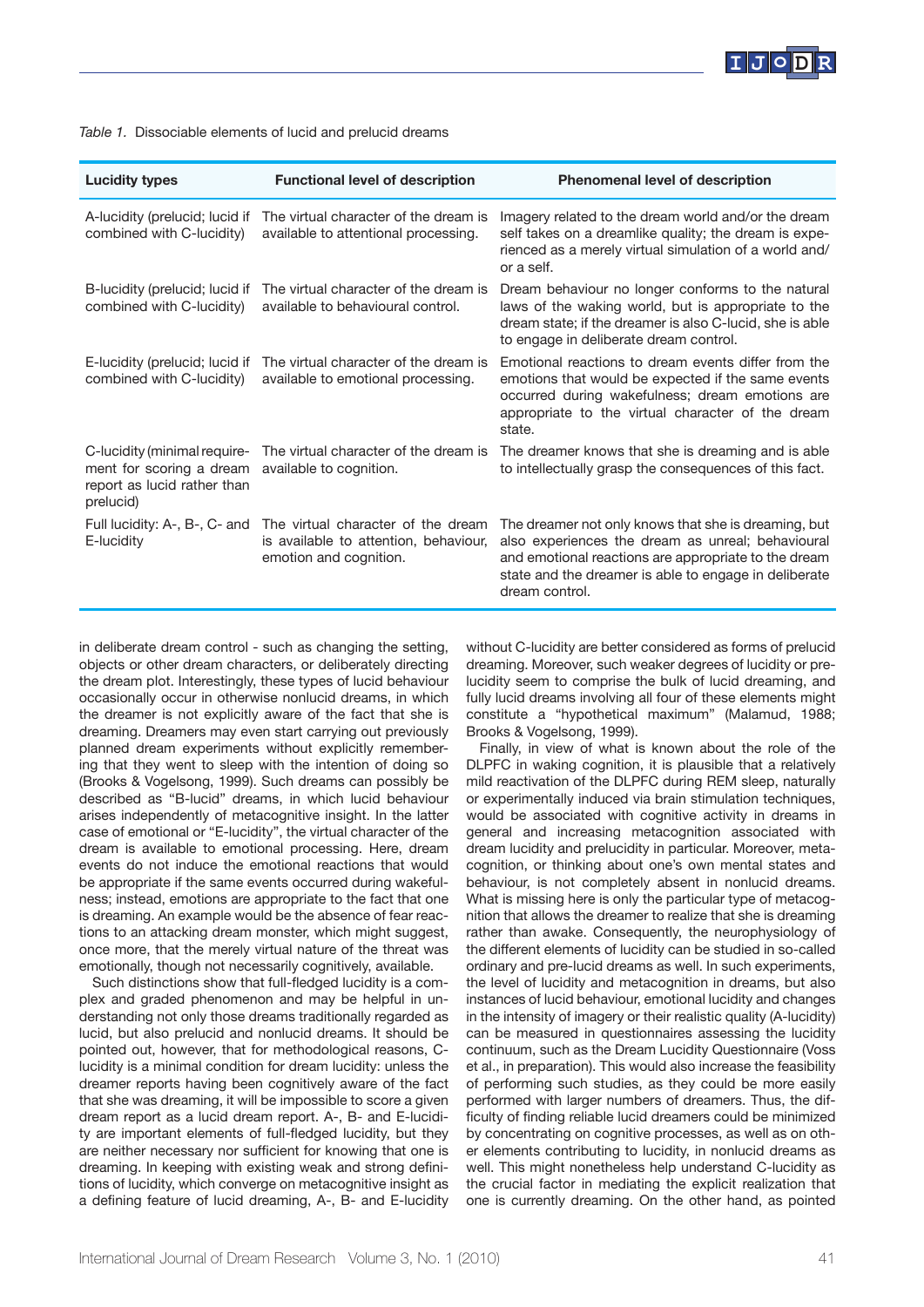

out above, studies investigating full-fledged, signal-verified lucid dreams should better be regarded as targeting a specific subgroup of lucid control dreams, which are not only C-lucid, but also B-lucid as well as, possibly, A- and E-lucid. Investigating the relationship between these different factors of full-fledged lucidity, such as by manipulating the intensity of TMS, tDCS, and GVS stimulation during sleep, thus gives rise to important perspectives for future lucid dream research and enables a more fine-grained and differentiated analysis of this phenomenon.

## 4. Lucid dreaming and consciousness research

Beyond their interest for dream research, lucid dreams also offer new perspectives for consciousness research and specifically for understanding self-consciousness. As Hobson (2009) points out, nonlucid dreams show that primary consciousness, including sensory imagery and the experience of a self interacting with the dream world, is not specific to the wake state, but can be decoupled from sensory inputs and motor outputs. Lucid dreams also provide rich examples of secondary consciousness, and specifically of more sophisticated cognitive and metacognitive processes occurring in sleep.

One way of understanding the differences between lucid and nonlucid dreams is by relating them to different levels of self-related processing (for details, see Metzinger, 2004, 2009; Windt & Metzinger, 2007). Most contemporary philosophers working on dreams (see for instance Metzinger, 2004, 2009; Revonsuo, 2006; Ichikawa, 2009) agree that nonlucid dreams are conscious experiences because they are phenomenal states: there is something it is like to dream, and (contra Malcolm 1956, 1959; Dennett, 1976) dreams give rise to consciously experienced imagery during sleep. According to the self-model theory of subjectivity (Metzinger, 2004), however, most nonlucid dreams lack important layers of waking self-consciousness and thus should only be regarded as subjective experiences in a conceptually weak sense. The failure of nonlucid dreamers to realize that they are currently dreaming - the so-called metacognitive deficit - is closely related to the fact that the first-person perspective is highly unstable in nonlucid dreams. Consequently, nonlucid dreamers are unable to form a conscious model of their current relation to the consciously experienced dream world. Without such a stable first-person perspective, they not only fail to realize that they are dreaming, but are also typically unable to direct attention and cognition at their own thoughts, emotions and behaviour. To the extent that even nonlucid dreams occasionally provide instances of cognition and metacognition, this requires, in keeping with the self-model theory of subjectivity, at least a partial stabilization of the first-person perspective. Nonetheless, as nonlucid dreamers by definition fail to realize that they are currently dreaming, this also means that they lack the type of stable first-person perspective that would allow them to cognitively grasp their relation to the dream world and thus become lucid. Moreover, the characteristic disorientation, confabulatory and erratic reasoning style and spontaneous, uncontrolled behaviour of stereotypical nonlucid dreamers is symptomatic of a reduced sense of agency: the stereotypical, cognitively impaired nonlucid dreamer does not deliberately control the direction of attention, her thoughts or even her behaviour in the dream state. While she may nonetheless experience herself as the author of her thoughts and actions, she lacks an important aspect of the phenomenal experience of agency, i.e. the experience of engaging in such deliberate control. At the same time, the property of agency is also not fully instantiated on the functional level of description. Finally, both the common deficiency of shortand long-term memory within the dream state and frequent dream amnesia after awakening also mean that most nonlucid dreams are only weakly integrated with autobiographical and narrative layers of self-related processing. As always, there are exceptions. For instance, false awakenings, or realistic dreams of waking up, are a good counter-example and show a strong degree of coherence with the narrative self experienced in wakefulness (for details, see Windt & Metzinger, 2007). But for the majority of nonlucid dreams, such a strong degree of integration with autobiographical memory sources is lacking. In sum, the theory predicts that at least stereotypical nonlucid dreams are only subjective experiences in a conceptually weak sense related to the first-person perspective, agency and the narrative self. Again, the contrast between lucid and nonlucid dreams should be considered as continuous rather than exclusive, and the degree to which a given nonlucid dream should be considered as a subjective experience will depend on the degree to which the phenomenal-functional properties of agency and the first-person perspective are instantiated and on its integration with the narrative self experienced in standard wakefulness.

Keeping these exceptions in mind, fully lucid dreams nonetheless afford a vastly different interpretation in terms of self-consciousness. Lucid dreamers, especially in lucid control dreams, are attentional, cognitive and behavioural agents in a much stronger sense, related both to the phenomenology of agency and its functional profile. Again, this is related to a stable first-person perspective and the ability to form a conscious cognitive model of one's current relation to the dream world, enabling both the insight that one is currently dreaming and the ability to engage in dream control. At least in fully lucid dreams, mnemonic processing is also enhanced: fully lucid dreamers can typically remember facts about their waking lives and also report being able to remember their lucid dreams more easily than their nonlucid ones. All of these factors support the view that fully lucid dreams are subjective experiences in a stronger sense than most nonlucid ones, in some cases even approaching the type of self-consciousness characteristic of standard wakefulness.

For consciousness research, this suggests that lucid dreams and their comparison with nonlucid dreams afford a unique opportunity for the study of self-consciousness. Conceptual analysis of these phenomena can afford rich theoretical insights and prove informative for theories of self-consciousness, for instances by revealing the degree to which these different layers of self-consciousness are dissociable. By investigating the transition from nonlucid to lucid dreams, for instance through the analysis of dream reports or the Dream Lucidity Questionnaire (Voss et al., in preparation), one can chart the changes in self-related processing that enable this transition as well as, in neuroimaging experiments, their neural correlates. In addition, the perspective of experimentally manipulating and inducing lucid dreams means that the neurofunctional profile of certain aspects of self-consciousness can be made experimentally tractable. This is not just true for cognitive and mnemonic processes, but also, for instance, for bodily experiences. As Hobson (2009) and Erlacher and Schredl (2008) suggest, lu-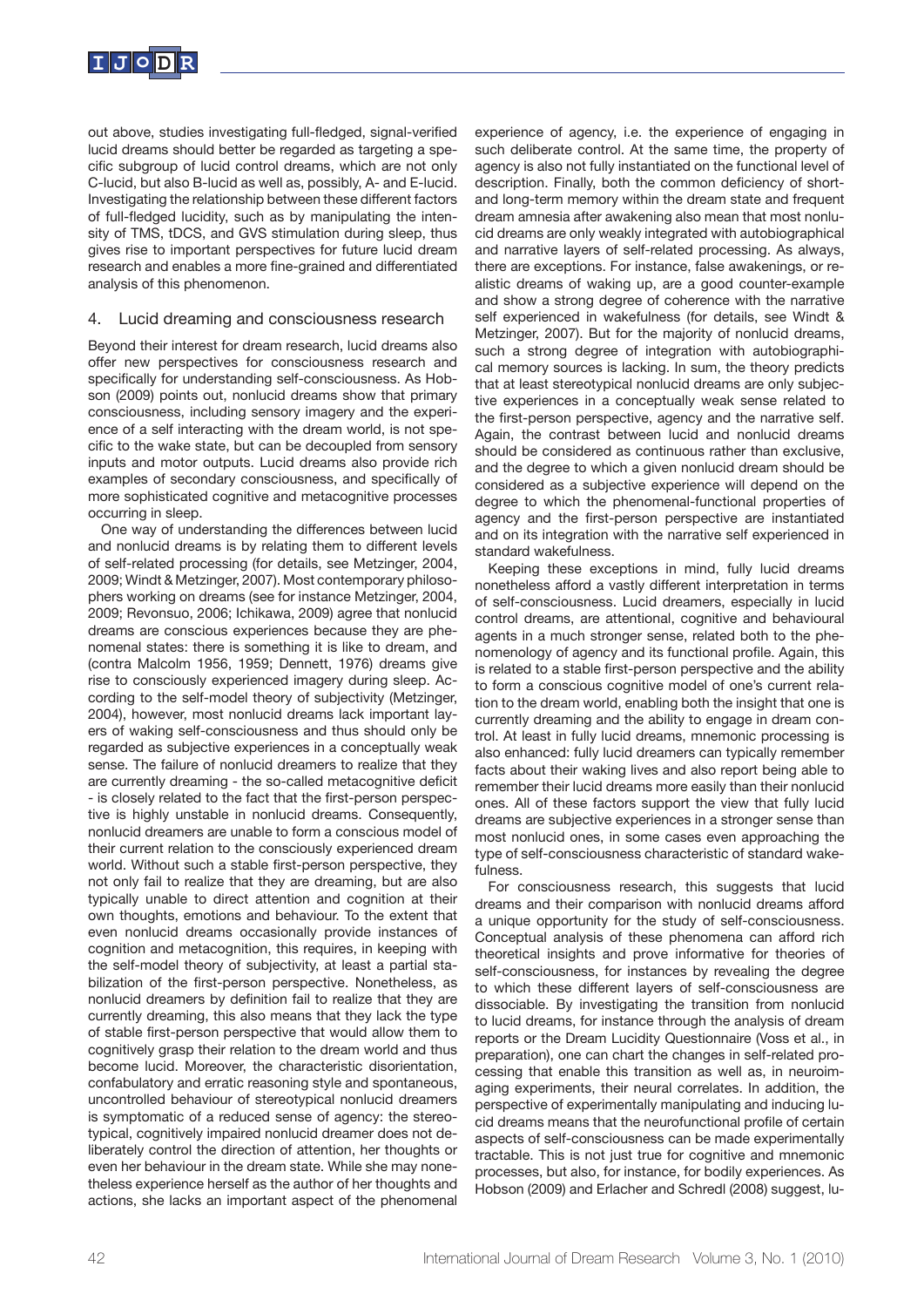

cid dreams may help discern the neural correlates of dream behaviour and answer the question of whether bodily experiences and dream behaviour are similar to their waking counterparts not only phenomenally, but also in terms of underlying brain activation. Finally, the experimental manipulation of dream content and induction of lucid dreams may also help investigate the neural correlates of the sense of agency, the first-person perspective and the narrative or autobiographical self-model and thus may help operationalize such theoretical concepts in the laboratory.

## 5. A concluding call for a network of lucid dream researchers

In this section, we would like to draw attention to the rather symptomatic and worrying pattern that most existing research on lucid dreaming suffers from various methodological problems. Due to the practical difficulties involved in finding and training participants who would frequently reach lucidity in the unfamiliar, uncomfortable and relatively hostile sleep laboratory environment, most published studies do not go beyond case or case-series reports, preventing more complex statistical analyses that require larger participant samples. Consequently, it is often very difficult to estimate whether certain results can be replicated and whether they can be generalized to the general population. Another common problem is that lucid dream researchers themselves often take part in their own experiments as research participants. Such a practice is welcomed and helpful during pilot stages of research projects, but it brings unnecessary confounding variables and biases during actual experiments, especially when the number of participants is very low.

Arguably, most of these problems could be avoided by simply increasing study samples. However, as such a simple solution is practically very difficult to implement, we believe that for the successful development of this exciting branch of research, a closer collaboration between researchers is essential, which would help organize multicentre-studies with shared participant groups. Ideally, each participating centre would develop and pilot some new laboratory tasks and paradigms, which could later be provided to participants of ongoing lucid dreaming studies in other collaborating centres. If well organized, such a network could boost the quality and impact of research on lucid dreaming, as well as its integration with consciousness research. We hope that through the ongoing discussions in the International Journal of Dream Research and other well-guided initiatives, the formation of such a network will be made possible in the near future.

#### Acknowledgments

The authors were supported by the Volkswagen Foundation (project I/82 897). Individually, our work was funded by the Finnish Graduate School of Psychology (VN), the Barbara-Wengeler Foundation (JMW), the Deutsche Forschungsgesellschaft (AAK) and Fundaco BIAL (AAK).

#### References

André, J.-M., Martinet, N., Paysant, J., Beis, J.-M., & Le Chapelain, L. (2001). Temporary phantom limbs evoked by vestibular caloric stimulation in amputees. Neuropsychiatry, neuropsychology, and behavioral neurology, 14, 190-196.

- Antal, A., Nitsche, M. A., Kincses, T. Z., Kruse, W., Hoffmann, K.-P., & Paulus, W. (2004). Fascilitation of visuo-motor learning by transcranial direct current stimulation of the motor and extrastriate visual areas in humans. European Journal of Neuroscience, 19, 2888-2892.
- Badawy, R. A., Curatolo, J. M., Newton, M., Berkovic, S. F., & Macdonell, R. A. (2006). Sleep deprivation increases cortical excitability in epilepsy: syndrome-specific effects. Neurology, 68, 1018–1022.
- Barker, A. T., Jalinous, R., & Freeston, I. L. (1985). Non-invasive magnetic stimulation of human motor cortex. Lancet, 325, 1106-1107.
- Bindmann, L. J., Lippold, O. C. J., & Redfearn, J. W. T. (1964). The action of brief polarizing currents on the cerebral cortex of the rat (1) during current flow and (2) in the production of long-lasting after effects. Journal of Physiology, 172, 369-382.
- Bisiach, E., Rusconi, M. L., & Vallar, G. (1991). Remission of somatoparaphrenic delusion through vestibular stimulation. Neuropsychologia, 29, 1029-1031.
- Blanke, O., Landis, T., Spinelli, L., & Seeck, M. (2004). Out-ofbody experience and autoscopy of neurological origin. Brain, 127, 243-258.
- Boorojerdi, B., Prager, A., Muellbacher, W., & Cohen, L. G. (2000). Reduction of human visual cortex excitability using 1-Hz transcranial magnetic stimulation. Neurology, 54, 1529-1531.
- Brooks, J. E., & Vogelsong, J. A. (1999). The conscious exploration of dreaming. Discovering how we create and control our dreams. Bloomington: First Books Library.
- Chen, R., Classen, J., Gerloff, C., Celnik, P., Wassermann, E. M., Hallett, M., & Cohen, L. G. (1997). Depression of motor cortex excitability by low-frequency transcranial magnetic stimulation. Neurology, 48, 1398-1403.
- Creutzfeldt, O. D., Fromm, G. H., & Kapp, H. (1962). Influence of transcortical d-c currents on cortical neuronal activity. Experimental Neurology, 5, 436-452.
- Day, B. L. (1999). Galvanic vestibular stimulation: new uses for an old tool. Journal of Physiology, 517, 631.
- Dennett, D. C. (1976). Are dreams experiences? Philosophical Review, LXXIII, 151-171.
- Dresler, M., Wehrle, R., Spoormaker, V.I., Koch, S., Holsboer, F., Steiger, A., ... Czisch, M. (2009, March). Neural correlates of consciousness – insights from sleep imaging. Proceedings of the Eighth Göttingen Meeting of the German Neuroscience, T24-3C.
- Eickhoff, S. B., Weiss, P. H., Amunts, K., Fink, G. R., & Zilles, K. (2006). Identifying human parieto-insular vestibular cortex using fMRI and cytoarchitectonic mapping. Human Brain Mapping, 27, 611-621.
- Erlacher, D., & Schredl, M. (2008). Do REM (lucid) dreamed and executed actions share the same neural substrate? International Journal of Dream Research, 1, 7-14.
- Fink, G. R., Marshall, J. C., Weiss, P. H., Stephan, T., Grefkes, C., Shah, N. J., ... Dieterich, M. (2003). Performing allocentric visuospatial judgments with induced distortion of the egocentricreference frame: an fMRI study with clinical implications. Neuroimage, 20, 1505-1517.
- Fitzpatrick, R. C., Marsden, J., Lord, S. R., & Day, B. L. (2002). Galvanic vestibular stimulation evokes sensations of body rotation. Neuroreport, 13, 2379-2383.
- Fuster, J. (2008). The prefrontal cortex (4th ed.). London: Academic Press.
- Gackenbach, J. (1988). The psychological content of lucid dreams versus nonlucid dreams. In J. Gackenbach, & S. LaBerge, S. (Eds.), Conscious mind, sleeping brain. Perspectives on lucid dreaming (pp. 181-220). New York: Plenum Press.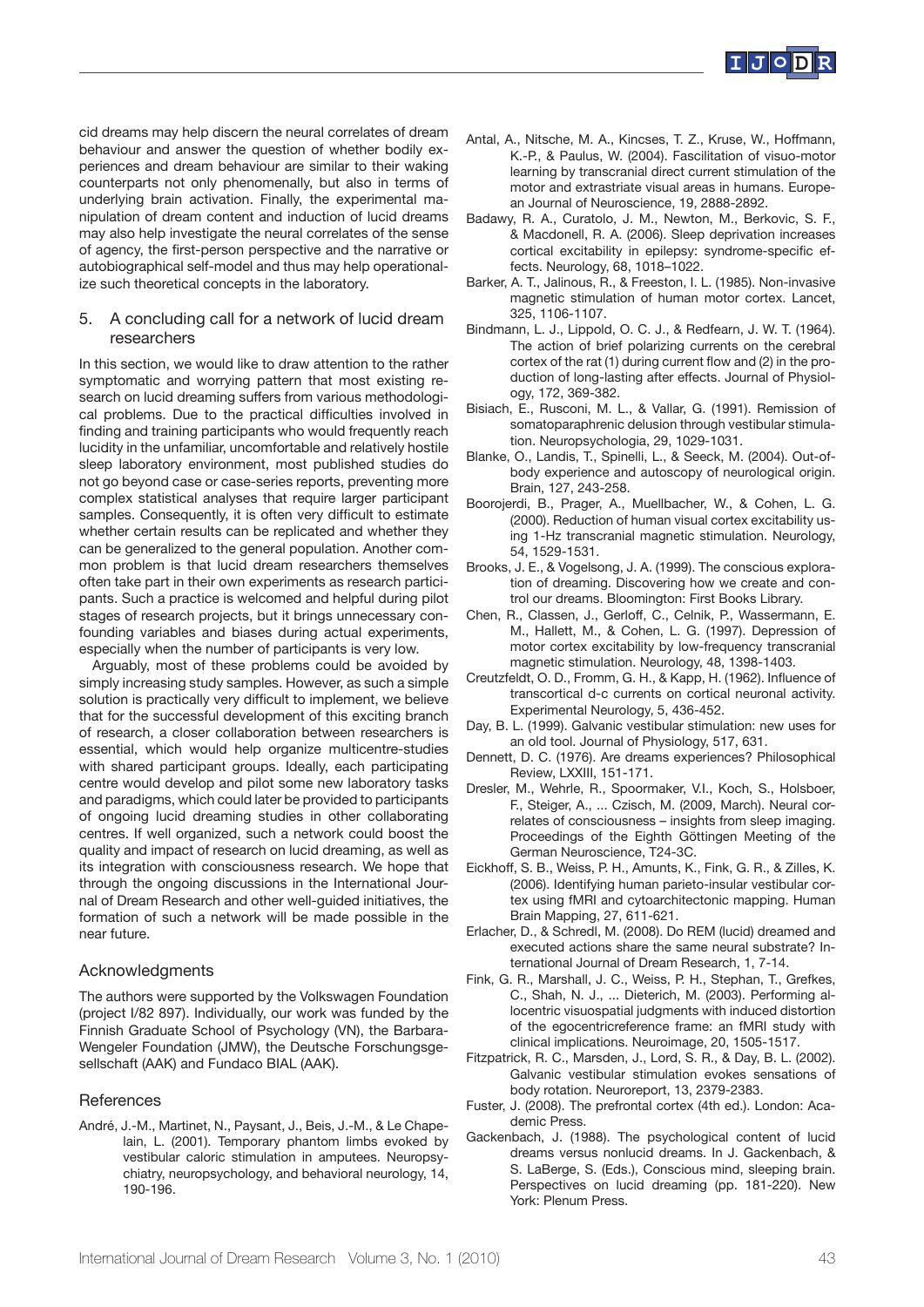

- Gackenbach, J., Snyder, T. J., Rokes, L. M., & Sachau, D. (1986). Lucid dream frequency in relation to vestibular sensitivity as measured by caloric simulation. Journal of Mind and Behavior, 7, 277-298.
- Goldberg, J. M., Smith, C. E., Fernández, C. (1984). Relation between discharge regularity and responses to externally applied galvanic currents in vestibular nerve afferents of the squirrel monkey. Journal of Neurophysiology, 51, 1236-1256.
- Grafman, J., & Wassermann, E. (1999). Transcranial magnetic stimulation can measure and modulate learning and memory. Neuropsychologia, 37, 159-167.
- Green, C. (1968). Lucid dreams. Oxford: Institute of Psychophysical Research.
- Green, C., & McCreery, C. (1994). Lucid dreaming. The paradox of consciousness during sleep. London: Routledge.
- Hilgetag, C. C., Théoret, H., & Pascual-Leone, A. (2001). Enhanced visual spatial attention ipsilateral to rTMS-induced 'virtual lesions' of human parietal cortex. Nature Neuroscience, 4, 953-957.
- Hobson, A. (2009). The neurobiology of consciousness: lucid dreaming wakes up. International Journal of Dream Research, 2, 41-44.
- Hobson, J. A., Pace-Schott, E. F., & Stickgold, R. (2000). Dreaming and the brain: toward a cognitive neuroscience of conscious states. Behavioral and Brain Sciences, 23, 793-842.
- Hunt, H. T. (1989). The multiplicity of dreams: memory, imagination and consciousness. New Haven: Yale University Press.
- Ichikawa, J. (2009). Dreaming and imagination. Mind and Language, 24, 103-121.
- Jáuregui-Renaud, K., Ramos-Toledo, V., Aguilar-Bolaños, M., Montaño-Velázquez, B., & Pliego-Maldonado, A. (2008). Symptoms of detachment from the self or from the environment in patients with an acquired deficiency of the special senses. Journal of vestibular research: equilibrium & orientation, 18, 129-137.
- Kahan, T. L., & LaBerge, S. (1994). Lucid dreaming as metacognition: implications for cognitive science. Consciousness and Cognition, 3, 246-264.
- Kahn, D. (2007). Metacognition, recognition and reflection while dreaming. In D. Barrett & P. McNamara (Eds.), The new science of dreaming (Vol. I, pp. 245-268). Westport, CT: Praeger.
- Kahn, D., & Hobson, J. A. (2005). State-dependent thinking: a comparison of waking and dreaming thought. Consciousness and Cognition, 14, 429-438.
- Karim, A. A. (2010). Transcranial cortex stimulation as a novel approach for probing the neurobiology of dreams: Clinical and neuroethical implications. International Journal of Dream Research, 3, 15-18.
- Karim, A. A., Kammer, T., Lotze, M., Hinterberger, T., Godde, B., Cohen, L., & Birbaumer, N. (2003). Effects of repetitive transcranial magnetic stimulation (rTMS) on slow cortical potentials (SCP). Supplements to Clinical neurophysiology, 56, 331-337.
- Karim, A. A., Schüler, A., Hegner, Y. L., Friedel, E., Godde, B. (2006). Facilitating effect of 15-Hz repetitive transcranial magnetic stimulation on tactile perceptual learning. Journal of Cognitive Neuroscience, 18, 1577-1585.
- Karim, A. A., Schneider, M., Lotze, M., Veit, R., Sauseng, P., Braun, C., & Birbaumer, N. (2010). The truth about lying: Inhibition of the anterior prefrontal cortex improves deceptive behavior. Cerebral Cortex, 20, 205-213.
- Kole, M. H., Fuchs, E., Ziemann, U., Paulus, W., & Ebert, U. (1999). Changes in 5-HT1A and NMDA binding sites by a single rapid transcranial magnetic stimulation proce-

dure in rats. Brain Research, 826, 309-312.

- LaBerge, S. (1985). Lucid dreaming. New York: Ballantine Books.
- LaBerge, S. (1990). Lucid dreaming: psychophysiological studies of consciousness during REM sleep. In R., Bootzin, J., Kihlstrom, & D. Schacter (Eds.), Sleep and cognition (pp. 127-135). Washington: American Psychological Association.
- LaBerge, S., & Levitan, L. (1995). Validity established of dream light cues for eliciting lucid dreaming. Dreaming, 5, 159- 168.
- LaBerge, S., & DeGracia, D. J. (2000). Varieties of lucid dreaming. In R. G. Kunzendorf, & B. Wallace (Eds.), Individual differences in conscious experience (pp. 269-307). Amsterdam: John Benjamins.
- LaBerge, S., & Gackenbach, J. (2000). Lucid dreaming. In E. Cardeña, S. J. Lynn, & S. Krippner (Eds.), Varieties of anomalous experience: examining the scientific evidence (pp. 151–182). Washington, DC: American Psychological Association.
- Le Chapelain, L., Beis, J.-M., Paysant, J., & André, J.-M. (2001). Vestibular caloric stimulation evokes phantom limb illusions in patients with paraplegia. Spinal Cord, 39, 85- 87.
- Lenggenhager, B., Smith, S. T., & Blanke, O. (2006). Functional and neural mechanisms of embodiment: importance of the vestibular system and the temporal parietal junction. Reviews in the Neurosciences, 17, 643-657.
- Lenggenhager, B., Lopez, C., Blanke, O. (2008). Influence of galvanic vestibular stimulation on egocentric and object-based mental transformations. Experimetal Brain Research, 184, 211-221.
- Leslie, K., & Ogilvie, R. (1996). Vestibular dreams: the effect of rocking on dream mentation. Dreaming, 6, 1-16.
- Liebetanz, D., Nitsche, M. A., Tergau, F., & Paulus, W. (2002). Pharmacological approach to the mechanisms of transcranial DC-stimulation-induced after-effects of human motor cortex excitability. Brain, 125, 2238-2247.
- Loo, C. (2008). TMS in the treatment of major depressive disorder. In E. M. Wassermann, C. M. Epstein, U. Zieman, V. Walsh, T. Paus, & S. H. Lisanby (Eds.), The Oxford handbook of transcranial stimulation (pp. 633-660). Oxford: Oxford University Press.
- Lopez, C., Lenggenhager, B., & Blanke, O. (2010). How vestibular stimulation interacts with illusory hand ownership. Consciousness and Cognition, 19, 33-47.
- Malamud, J. R. (1988). Learning to become fully lucid: a program for inner growth. In J., Gackenbach, & S. LaBerge (Eds.), Conscious mind, sleeping brain. Perspectives on lucid dreaming (pp. 309-320). New York: Plenum Press.
- Malcolm, N. (1956). Dreaming and skepticism. The Philosophical Review, LXV: 14-37.
- Malcolm, N. (1959). Dreaming. New York: Humanities Press.
- Manganotti, P., Palermo, A., Patuzzo, S., Zanette, G., & Fiaschi, A. (2001). Decrease in motor cortical excitability in human subjects after sleep deprivation. Neuroscience Letters, 304, 153-156.
- Maquet, P., Ruby, P., Maudoux, A., Albouy, G., Sterpenich, V., Dang-Vu, T., ... Laureys, S. (2005). Human cognition during REM sleep and the activity profile within frontal and parietal cortices: a reappraisal of functional neuroimaging data. Progress in Brain Research, 150, 219-227.
- Mars, F., Vercher, J.-L., & Popov, K. (2005). Dissociation between subjective vertical and subjective body orientation elicited by galvanic vestibular stimulation. Brain Research Bulletin, 65, 77-86.
- Marshall, L., Mölle, M., Hallschmid, M., & Born, J. (2004). Transcranial direct current stimulation during sleep improves